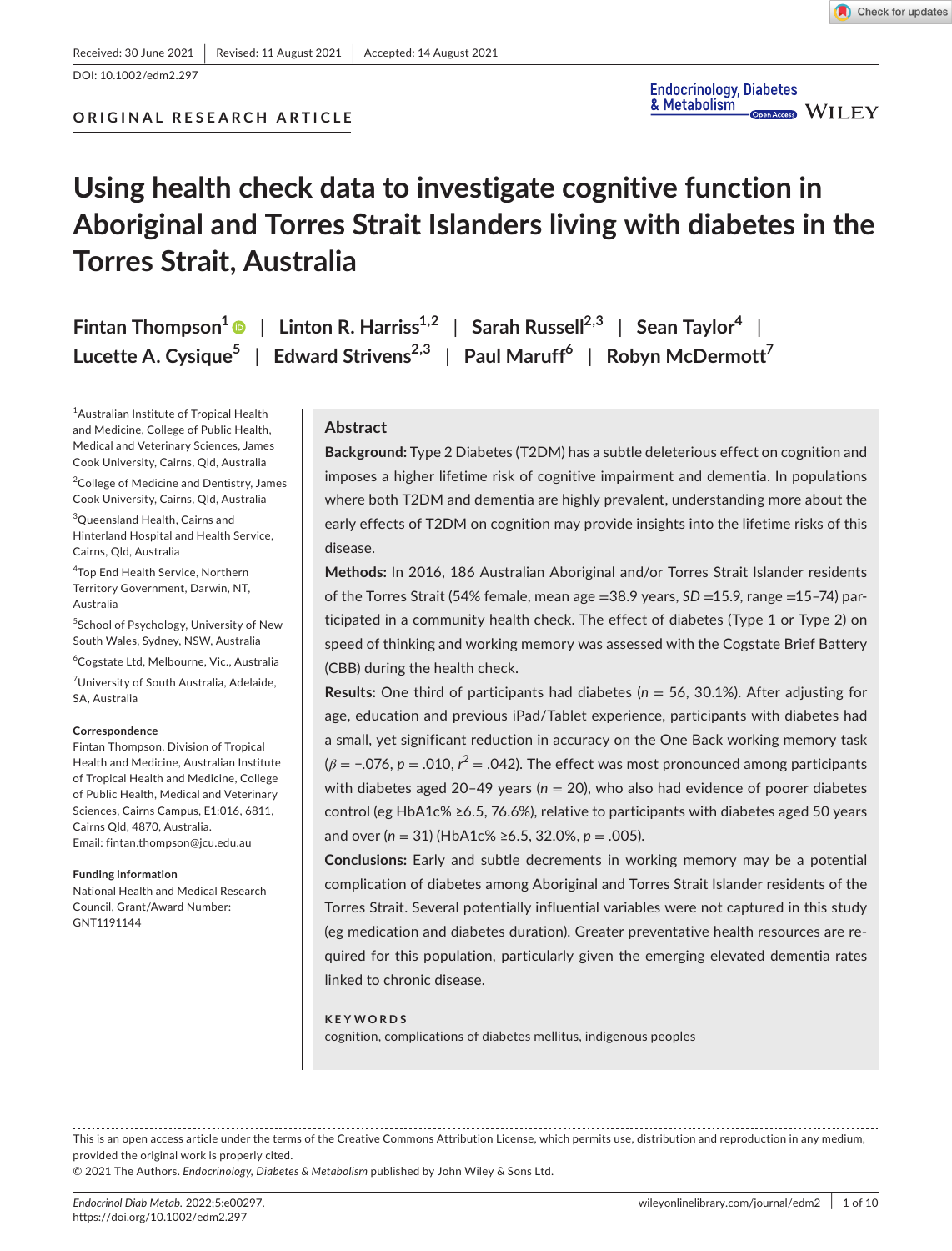**2 of 10 a Endocrinology, Diabetes 1HOMPSON ET AL.** 

# **1**  | **INTRODUCTION**

Type 2 Diabetes (T2DM) is a major global public health concern. In 2017, T2DM was the ninth leading cause of mortality and affected 6.38% of the world's population. This represents a prevalence milestone in a rising trend that shows no signs of abating.<sup>1</sup> In Australia, T2DM was the 12th largest contributor to the country's 2015 burden of disease and affected 5.3% of adults in 2017– 2018.<sup>2</sup> Among Aboriginal and Torres Strait Islander inhabitants of Australia, referred to here respectfully as Indigenous Australians, the rate of T2DM is 4.3 times higher than in the non-Indigenous population.<sup>3</sup>

For individuals, T2DM is associated with irreparable damage to multiple body organs and systems, including the brain. For older adults, it is well established that a history of T2DM is associated with a greater likelihood of cognitive impairment and an increased risk for dementia from both cerebrovascular disease and Alzheimer's Disease.<sup>4</sup> In adults without dementia, cognitive impairment associated with T2DM is subtle and expressed most reliably as decreases in processing speed, $5$  although this may extend to executive function<sup>6</sup> and working memory.<sup>7</sup> While studies examining T2DM have been conducted mainly in older adults, qualitatively similar but quantitatively less severe cognitive impairment has been observed in adults with T2DM aged less than 60 years. $8.9$ 

For Indigenous Australians, the prevalence of dementia is 3–5 times higher than non-Indigenous Australians.<sup>10-13</sup> Elevated levels of childhood trauma, stroke, head injury, and lower levels of skilled employment have been identified as predictors of dementia among mainland Aboriginal populations, while more education has been identified as protective. Recent evidence suggests that vascular risk factors, including diabetes, may be associated with higher rates of dementia among Indigenous Australians living in the Torres Strait.<sup>13,14</sup> Understanding more about the cognitive implications of diabetes in these vulnerable populations could therefore improve understanding of the development of diabetesrelated brain disease and assist with targeting preventative health activities.

The Zenadth Kes Health Partnership (ZKHP) was a communitybased health-screening program of residents aged 15–78 years, undertaken on two islands in the Torres Strait between October and December 2016.<sup>15</sup> In this population, where diabetes incidence is almost four times the general Australian population,<sup>16</sup> the purpose of the ZKHP was to provide a health service for the community and simultaneously explore the association between the metabolic syndrome and other chronic health conditions. The aim of this current study was to understand whether diabetes, defined as either Type 1 or Type 2, was having a subclinical effect on cognition in this population. It was hypothesized that speed and accuracy on cognitive tasks would reduce as a function of age and increase with years of education and iPad/Tablet experience. It was also hypothesized that participants with diabetes would have slower reaction times and lower accuracy on cognitive tasks, after accounting for age, education and iPad/Tablet experience.

# **2**  | **METHODS**

Detailed information about the ZKHP methodology is published elsewhere.15,17 A brief overview is provided below. Ethical approval for this study was granted by the Far North Queensland Human Research Ethics Committee (HREC/16/QCH/70–1059).

# **2.1**  | **Participants**

Participants were community members aged 15 years and over who identified as being of Torres Strait Islander or Aboriginal descent. A total of 214 participants were screened and met the inclusion criteria (ie consent for both the health check and for the additional research measures). A subset of 14 people met one or more of the exclusion criteria (ie (1) non-consent, (2) insufficient responses to broader study questions, (3) time constraints or (4) having a physical or sensory disability (eg vision) preventing valid assessment. A total of 200 participants underwent cognitive assessment and the sample for the current study was limited to the 186 participants who had a complete and valid result on at least one of the cognitive tests. $17$  The 14 participants excluded at this stage were older than those who were retained (ie mean age of 62.8 and 38.9 years, respectively, *p* < .001) and more likely to have diabetes ( $p = .002$ ).

# **2.2**  | **Data collection**

Demographic information, diet, health behaviours, depressive symptoms and blood samples for several routine and research blood tests were collected. Demographic data were age (years), gender (male, female), total years of education, employment status when of working age (15–64 years) defined as a person having a paid job (yes, no) and island of residence. Information on history of use of electronic devices (iPad or computer tablet (yes, no)) and hand dominance was also collected. Self-reported use of alcohol and tobacco was collected, and participants also completed a food questionnaire, which included consumption of take-away food and sugary drinks in the week preceding their health check.

Measures of cardiovascular health included heart rate, systolic and diastolic blood pressure, hypertension (ie systolic ≥140 mmHg or diastolic ≥90 mmHg) and urinary albumin creatinine ratio (urinary ACR). Metabolic markers were triglycerides, high-density lipoprotein (HDL), low-density lipoprotein (LDL), total cholesterol, HDL/total cholesterol ratio, glucose, glycosylated haemoglobin (HbA1c%), body mass index (BMI), waist circumference (centimetres), waist/height ratio. Glucose, triglycerides, lipoproteins and cholesterol were analysed at a commercial pathology service (Sullivan Nicolaides, Cairns, Australia). A measure of omega-3 (*n* − 3) long-chain polyunsaturated fatty acid (LCPUFAs) was obtained by a whole blood collection on a validated dried blood spot system. Fatty acid composition was analysed by capillary gas chromatography.<sup>18</sup>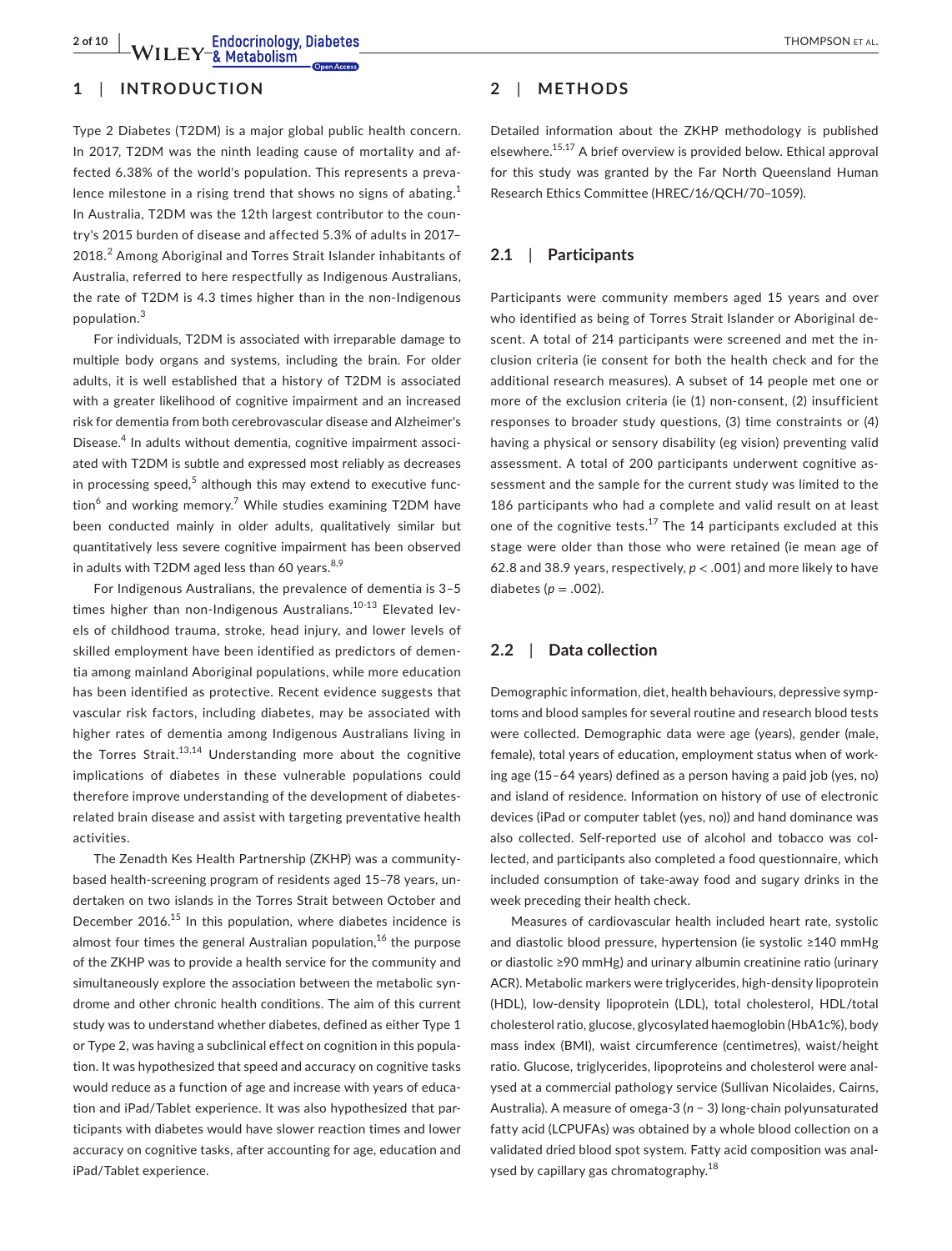An adapted Patient Health Questionnaire 9 (aPHQ-9) depression screening tool was used to measure depressive symptoms. This instrument has been specifically designed for use with Indigenous Australians in primary healthcare settings.<sup>19</sup>

# **2.3**  | **Diabetes**

Participants were defined as having diabetes if they self-reported being treated for diabetes or had a HbA1c greater than or equal to 6.5% based on blood pathology analyses. The definition of diabetes used in this study encompassed both Type 1 and Type 2. The presence of gestational diabetes (GDM) was not captured. However, given that T2DM is highly prevalent in this population, $16$  it likely accounted for almost all of the diabetes cases. Participants who did not report being treated for diabetes and had a HbA1c ≥ 6.5% were considered as 'newly diagnosed diabetes'. Information on which medication participants with diabetes had been prescribed was obtained by reviewing participant medical records. Collection of this data was limited to participants from only one of the island sites. As a result, medication information was available for approximately half of the participants with diabetes and was not included in the analyses.

### **2.4**  | **Cognitive assessment**

Cognition was assessed in the study using the Cogstate Brief Battery (CBB), using an iPad platform, predominantly by a member of the team who was a provisional psychologist (FT). The CBB was selected as the cognitive screening tool as it has high sensitivity to cognitive dysfunction associated with dementia and MCI.<sup>20</sup> The tool also has some usability, acceptability and validity among Indigenous Australians,  $2^{1-23}$  including Indigenous residents of the Torres Strait.<sup>17</sup> Further details on the appropriateness of the CBB and its administration during the current study are described elsewhere.<sup>17</sup>

A description of the four CBB tasks and their 'built-in' Completion and Integrity Criteria is provided in Table S1. In brief, the four tasks comprise; (1) Detection, (2) Identification, which are both measures of attention and processing speed, (3) One Card Learning, a measure of visual memory and (4) One Back Learning, a visual measure of working memory. A CBB task was considered 'complete and valid' if the task was completed and the results were valid based on examiner observations and Cogstate Integrity Criteria.<sup>17</sup>

# **2.5**  | **Outcome measures**

The primary outcome measures in this study were reaction time and accuracy on the CBB tasks. The Detection, Identification and One Back tasks provided three measures of reaction time in milliseconds and log<sub>10</sub> transformed milliseconds. The One Card Learning and One Back tasks provided two measures of accuracy as a percentage and an Arcsine transformed percentage. In addition, each participant had a z-score derived for each of these transformed measures, using normative data in provided by Cogstate PTY LTD. The normative data comprised means and standard deviations for the four CBB tasks for males and females combined by six age groups (18–34, 35–49, 50–59, 60–69, 70–79 and 80–89). Z-scores that were one standard deviation (SD) below the respective Cogstate mean were flagged using binary yes/no variable (ie z-score < 1SD), as were z-score that were two SDs below the mean (ie z-score < 2SD). In addition, scores that were 0.5 SD below the mean were also flagged, as this cut-off has been used elsewhere as a more sensitive measure of cognitive impairment.<sup>7</sup>

For each participant, a 'cognitive speed' domain was derived (ie an average log-transformed reaction time measure from three tasks with reaction time measures). Similarly, an average Arcsine transformed accuracy measure was derived for each participant from the two tasks with accuracy measures. Only participants with complete and valid measures on these tasks had the average measures derived.

# **2.6**  | **Statistical analyses**

All analyses were undertaken using STATA 15 Statistical software (StataCorp. 2017, College Station, TX). Prior to statistical analysis, the distribution of the data was assessed for normality assumptions and outliers. The distribution of study variables (eg demographic and cardio-metabolic) by diabetes status was tested with independent-sample t tests and rank-sum tests for parametric and non-parametric continuous data, respectively, and with Chi2 tests for categorical data (Table S2). For the CBB outcome variables, the distribution of parametric measures (ie log-transformed reaction times and Arcsine transformed accuracy) was examined by diabetes status using means and linear regressions (Table S3). Nonparametric CBB outcomes (ie untransformed reaction time and accuracy measures, number of errors and continuous z-scores) were examined by diabetes status using medians and Wilcoxon rank-sum tests. Binary variables that identified whether a Z-score was one or two standard deviations below a Cogstate mean were examined by diabetes status using proportions and Pearson chi-squared tests.

Univariate regression analyses were used to examine the distribution of CBB outcome variables by study variables (eg demographic, cardio-metabolic and immune markers; Table 1). As age, education and iPad/Tablet experience were all associated with CBB outcomes and diabetes status at a univariate level, these factors were adjusted for in three multivariate regression models examining the relationship between diabetes and each CBB outcome (Table 2). Specifically, Model 1—unadjusted, Model 2—adjusted for age, Model 3—adjusted for age and education, Model 4—adjusted for age, education and previous iPad/Tablet use. Effect size for the regression models was calculated using STATA's 'estat esize' post hoc command. The distribution in One Back Arcsine transformed accuracy measures with confidence intervals, by different age groups (ie 10-year age groups and three broader age groups) and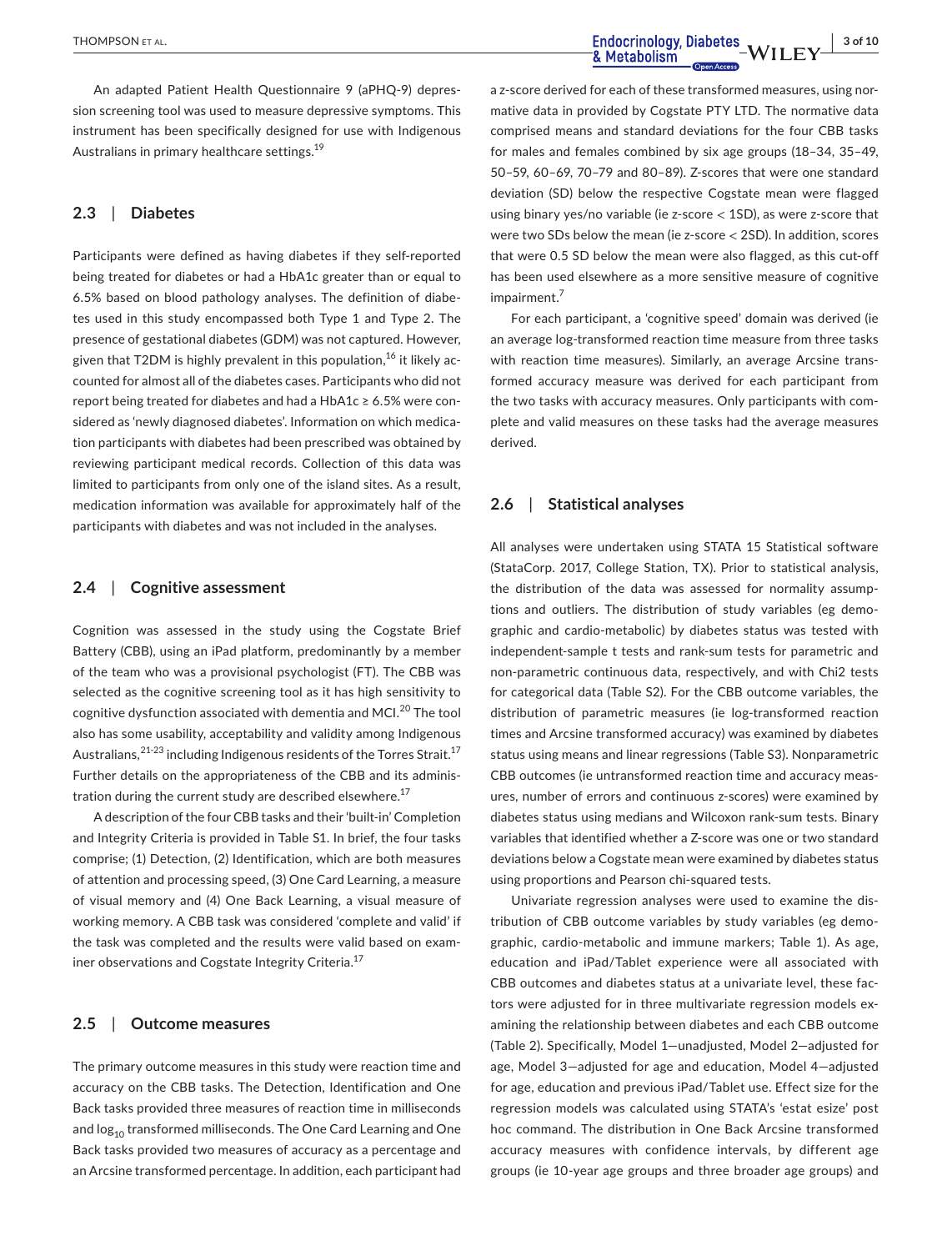| TABLE 1 Performance on selected Cogstate Brief Battery tasks<br>health screen and completed a Cogstate Brief Battery task. |                      |          |                 |                            |          |       |         |                      |              |          |          |         |                   | by selected study variables, among 186 Torres Strait Islanders who attended the 2016 Zenadth Kes Health Partnership |          |       |
|----------------------------------------------------------------------------------------------------------------------------|----------------------|----------|-----------------|----------------------------|----------|-------|---------|----------------------|--------------|----------|----------|---------|-------------------|---------------------------------------------------------------------------------------------------------------------|----------|-------|
|                                                                                                                            |                      |          | Detection Speed |                            |          |       |         | Identification Speed |              |          |          |         | One Back Accuracy |                                                                                                                     |          |       |
| Variable                                                                                                                   | Values               | $\geq$   | Mean            | <b>(D%)</b><br>(95)        | q        | p     | z       | Mean                 | $(95%$ CI)   | q        | $\sigma$ | z       | Mean              | $(95%$ CI)                                                                                                          | q        | p     |
| Demographic Information                                                                                                    |                      | 183      |                 |                            |          |       | 181     |                      |              |          |          | 169     |                   |                                                                                                                     |          |       |
| Age                                                                                                                        | (years)              |          |                 |                            | 0.002    | 0.000 |         |                      |              | 0.002    | 0.000    |         |                   |                                                                                                                     | $-0.001$ | 0.178 |
| Gender                                                                                                                     | Male                 | 84       | 2.54            | 52,2.56)<br>$\dot{\circ}$  |          |       | 79      | 2.71                 | (2.69, 2.72) |          |          | 73      | 1.32              | (1.29, 1.36)                                                                                                        |          |       |
|                                                                                                                            | Female               | $\delta$ | 2.52            | (2.51, 2.54)               | $-0.013$ | 0.341 | 102     | 2.69                 | (2.68, 2.70) | $-0.019$ | 0.051    | 96      | 1.33              | (1.30, 1.36)                                                                                                        | 0.008    | 0.729 |
| Highest education                                                                                                          | Some primary         | $\infty$ | 2.63            | (2.46, 2.80)               |          |       | $\circ$ | 2.77                 | (2.68, 2.86) |          |          | $\circ$ | 1.31              | (1.23, 1.40)                                                                                                        |          |       |
|                                                                                                                            | Some secondary       | 56       | 2.54            | (2.52, 2.57)               | $-0.086$ | 0.014 | 54      | 2.70                 | (2.69, 2.72) | $-0.063$ | 0.004    | 52      | 1.32              | (1.28, 1.36)                                                                                                        | 0.003    | 0.964 |
|                                                                                                                            | Secondary            | 60       | 2.51            | (2.49, 2.53)               | $-0.119$ | 0.001 | 59      | 2.68                 | (2.66, 2.69) | $-0.089$ | 0.000    | 54      | 1.32              | (1.28, 1.36)                                                                                                        | 0.007    | 0.914 |
|                                                                                                                            | Tertiary             | 57       | 2.53            | 50,2.55)<br>$\overline{a}$ | $-0.102$ | 0.004 | 58      | 2.69                 | (2.68, 2.71) | $-0.073$ | 0.001    | 56      | 1.35              | (1.31, 1.39)                                                                                                        | 0.039    | 0.544 |
| Anthropometry                                                                                                              |                      |          |                 |                            |          |       |         |                      |              |          |          |         |                   |                                                                                                                     |          |       |
| Body Mass Index                                                                                                            | (kg/m <sup>2</sup> ) |          |                 |                            | 0.000    | 0.621 |         |                      |              | 0.001    | 0.182    |         |                   |                                                                                                                     | $-0.002$ | 0.202 |
| Waist circumference                                                                                                        | (cm)                 |          |                 |                            | 0.001    | 0.189 |         |                      |              | 0.001    | 0.001    |         |                   |                                                                                                                     | $-0.001$ | 0.062 |
| Waist/Height ratio                                                                                                         |                      |          |                 |                            | 0.084    | 0.182 |         |                      |              | 0.130    | 0.002    |         |                   |                                                                                                                     | $-0.207$ | 0.046 |
| Cardio-metabolic profile                                                                                                   |                      |          |                 |                            |          |       |         |                      |              |          |          |         |                   |                                                                                                                     |          |       |
| HbA1c(%)                                                                                                                   | $\ge 6.5$            | 23       | 2.58            | 52,2.64)<br>$\overline{a}$ |          |       | 23      | 2.70                 | (2.68, 2.73) |          |          | 21      | 1.29              | (1.22, 1.37)                                                                                                        |          |       |
|                                                                                                                            | 5.9                  | 135      | 2.53            | (2.51, 2.54)               | $-0.052$ | 0.016 | 132     | 2.69                 | (2.68, 2.70) | $-0.012$ | 0.415    | 124     | 1.33              | (1.30, 1.36)                                                                                                        | 0.038    | 0.295 |
| <b>Diabetes</b>                                                                                                            | $\frac{1}{2}$        | 129      | 2.52            | 50,2.53)<br>$\ddot{2}$     |          |       | 125     | 2.69                 | (2.68, 2.70) |          |          | 118     | 1.35              | (1.32, 1.38)                                                                                                        |          |       |
|                                                                                                                            | Yes                  | 54       | 2.56            | 53,2.59)<br>$\ddot{S}$     | 0.041    | 0.007 | 56      | 2.72                 | (2.70, 2.73) | 0.030    | 0.004    | 51      | 1.28              | (1.24, 1.32)                                                                                                        | $-0.073$ | 0.003 |
| Hypertension                                                                                                               | $\frac{1}{2}$        | 143      | 2.52            | 51, 2.54<br>$\overline{a}$ |          |       | 139     | 2.69                 | (2.68, 2.70) |          |          | 133     | 1.34              | (1.31, 1.36)                                                                                                        |          |       |
|                                                                                                                            | Yes                  | 39       | 2.55            | 52,2.59)<br>$\overline{a}$ | 0.030    | 0.077 | 41      | 2.71                 | (2.69, 2.74) | 0.024    | 0.032    | 35      | 1.31              | (1.25, 1.36)                                                                                                        | $-0.030$ | 0.298 |
| Cholesterol/HDL ratio <sup>a</sup>                                                                                         | $0.0 - 4.5$          | 106      | 2.53            | 51,2.55)<br>$\overline{a}$ |          |       | 102     | 2.69                 | (2.68, 2.70) |          |          | 99      | 1.34              | (1.31, 1.37)                                                                                                        |          |       |
|                                                                                                                            | >4.5                 | 60       | 2.54            | 51,2.56)<br>G.             | 0.009    | 0.579 | 61      | 2.70                 | (2.69, 2.72) | 0.013    | 0.190    | 54      | 1.29              | (1.25, 1.33)                                                                                                        | $-0.050$ | 0.048 |
| Other factors                                                                                                              |                      |          |                 |                            |          |       |         |                      |              |          |          |         |                   |                                                                                                                     |          |       |
| Used iPad/Tablet                                                                                                           | $\frac{1}{2}$        | 46       | 2.57            | (2.53, 2.60)               |          |       | 46      | 2.72                 | (2.70, 2.74) |          |          | 38      | 1.30              | (1.25, 1.36)                                                                                                        |          |       |
|                                                                                                                            | Yes                  | 136      | 2.52            | 50,2.53)<br>G.             | $-0.048$ | 0.003 | 135     | 2.69                 | (2.68, 2.70) | $-0.027$ | 0.013    | 131     | 1.34              | (1.31, 1.36)                                                                                                        | 0.031    | 0.259 |
| Omega 3 Index                                                                                                              |                      |          |                 |                            | 0.009    | 0.128 |         |                      |              | 0.012    | 0.001    |         |                   |                                                                                                                     | $-0.003$ | 0.753 |
|                                                                                                                            |                      |          |                 |                            |          |       |         |                      |              |          |          |         |                   |                                                                                                                     |          |       |

<sup>a</sup>Ratio of Total Cholesterol and High-Density Lipoprotein (HDL) cholesterol. aRatio of Total Cholesterol and High-Density Lipoprotein (HDL) cholesterol.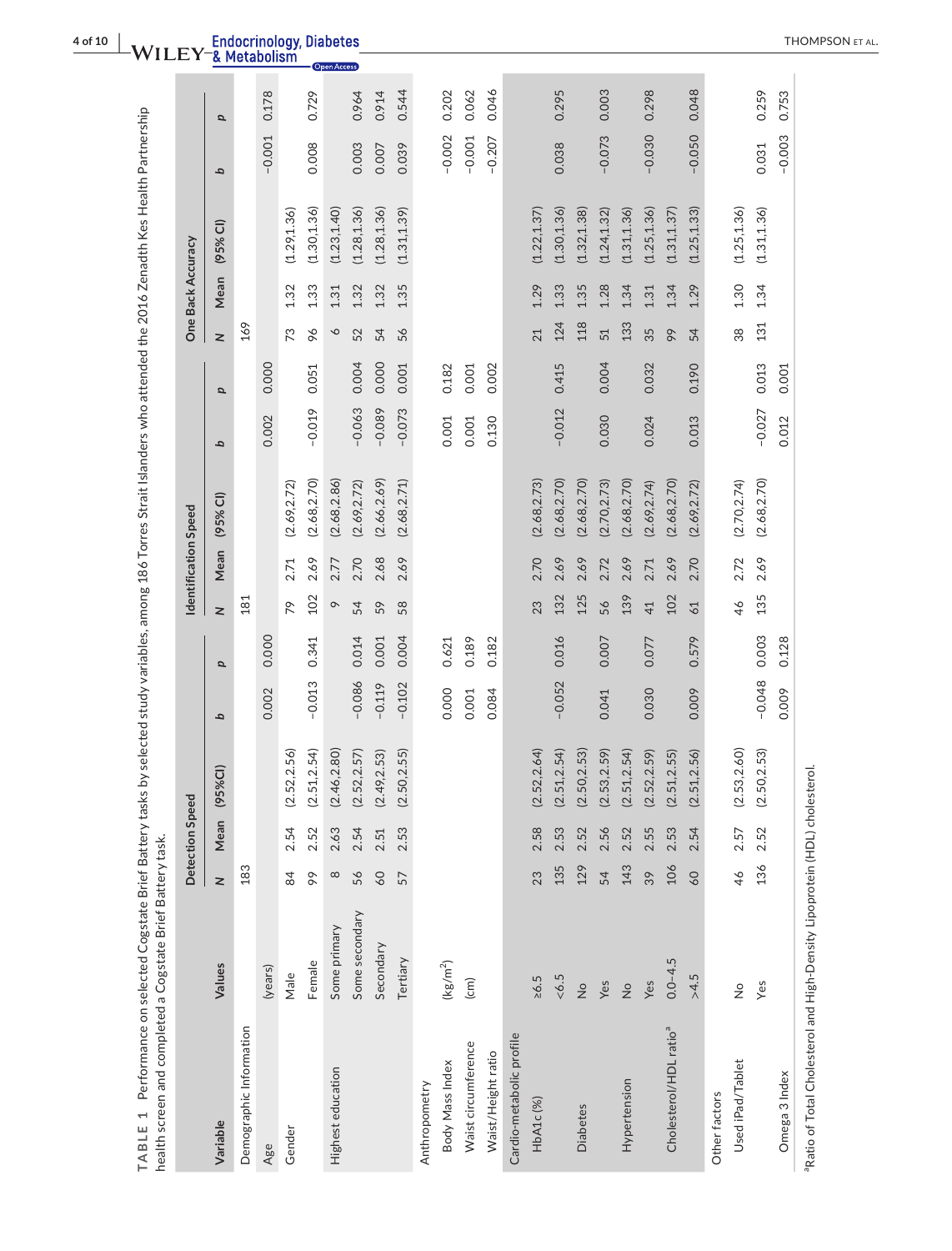| $\mathbf{a}^{\mathbf{a}}$<br>Model 1<br>0.030<br>0.002<br>$-0.035$<br>0.130<br>0.003<br>0.012<br>$-0.019$<br>$-0.027$<br>0.001<br>0.007<br>0.024<br>ەً<br>0.436<br>0.005<br>0.683<br>0.285<br>0.306<br>0.002<br>0.216<br>0.017<br>0.724<br>0.976<br>$\mathbf{p}^{\mathbf{a}}$<br>Model 4<br>0.002<br>$-0.044$<br>0.006<br>0.006<br>0.000<br>$-0.006$<br>0.013<br>$-0.039$<br>$-0.027$<br>$-0.001$<br>ەً<br>0.000<br>0.009<br>0.003<br>0.007<br>0.116<br>0.128<br>0.621<br>0.182<br>0.077<br>0.007<br>0.791<br>$\mathbf{p}^{\mathbf{a}}$<br>Some secondary (reference)<br>Model 1<br>$-0.044$<br>0.000<br>$-0.048$<br>0.030<br>$-0.002$<br>0.009<br>0.002<br>0.084<br>0.041<br>0.013<br>$-0.027$<br>ەً<br>Left (reference)<br>No (reference)<br>Secondary<br>Tertiary<br>No (ref)<br>$(kg/m^2)$<br>Values<br>(years)<br>Index<br>Yes<br>Yes<br>Yes<br>$\frac{1}{2}$<br>Demographic Information<br>Waist/Height ratio<br>Body Mass Index<br>Total Chol/HDL<br>Other measures<br>Hypertension<br>Handedness<br>iPad/Tablet<br>HbA1c(%)<br>Education<br>ratio <sup>b</sup><br>Omega 3<br><b>Diabetes</b><br>Variable<br>Age |                   |       |          | 0.004<br>0.000<br>0.002<br>0.105 | Model 4<br>0.002<br>0.002<br>ەً | 0.836<br>0.000<br>$\mathbf{p}^{\mathbf{a}}$ | Model 1<br>ەً | $\mathbf{p}^{\mathbf{a}}$ | Model 4  |                           |
|-------------------------------------------------------------------------------------------------------------------------------------------------------------------------------------------------------------------------------------------------------------------------------------------------------------------------------------------------------------------------------------------------------------------------------------------------------------------------------------------------------------------------------------------------------------------------------------------------------------------------------------------------------------------------------------------------------------------------------------------------------------------------------------------------------------------------------------------------------------------------------------------------------------------------------------------------------------------------------------------------------------------------------------------------------------------------------------------------------------------------|-------------------|-------|----------|----------------------------------|---------------------------------|---------------------------------------------|---------------|---------------------------|----------|---------------------------|
|                                                                                                                                                                                                                                                                                                                                                                                                                                                                                                                                                                                                                                                                                                                                                                                                                                                                                                                                                                                                                                                                                                                         |                   |       |          |                                  |                                 |                                             |               |                           |          |                           |
|                                                                                                                                                                                                                                                                                                                                                                                                                                                                                                                                                                                                                                                                                                                                                                                                                                                                                                                                                                                                                                                                                                                         |                   |       |          |                                  |                                 |                                             |               |                           | مَّ      | $\mathbf{p}^{\mathbf{a}}$ |
|                                                                                                                                                                                                                                                                                                                                                                                                                                                                                                                                                                                                                                                                                                                                                                                                                                                                                                                                                                                                                                                                                                                         |                   |       |          |                                  |                                 |                                             |               |                           |          |                           |
|                                                                                                                                                                                                                                                                                                                                                                                                                                                                                                                                                                                                                                                                                                                                                                                                                                                                                                                                                                                                                                                                                                                         |                   |       |          |                                  |                                 |                                             | $-0.073$      | 0.003                     | $-0.076$ | 0.010                     |
|                                                                                                                                                                                                                                                                                                                                                                                                                                                                                                                                                                                                                                                                                                                                                                                                                                                                                                                                                                                                                                                                                                                         |                   |       |          |                                  |                                 |                                             |               |                           |          |                           |
|                                                                                                                                                                                                                                                                                                                                                                                                                                                                                                                                                                                                                                                                                                                                                                                                                                                                                                                                                                                                                                                                                                                         |                   |       |          |                                  |                                 |                                             | $-0.001$      | 0.178                     | 0.000    | 0.889                     |
|                                                                                                                                                                                                                                                                                                                                                                                                                                                                                                                                                                                                                                                                                                                                                                                                                                                                                                                                                                                                                                                                                                                         |                   |       |          |                                  |                                 |                                             |               |                           |          |                           |
|                                                                                                                                                                                                                                                                                                                                                                                                                                                                                                                                                                                                                                                                                                                                                                                                                                                                                                                                                                                                                                                                                                                         |                   |       |          |                                  | $-0.033$                        | 0.002                                       | 0.004         | 0.879                     | 0.009    | 0.762                     |
|                                                                                                                                                                                                                                                                                                                                                                                                                                                                                                                                                                                                                                                                                                                                                                                                                                                                                                                                                                                                                                                                                                                         |                   |       |          |                                  | $-0.029$                        | 0.007                                       | 0.037         | 0.194                     | 0.050    | 0.078                     |
|                                                                                                                                                                                                                                                                                                                                                                                                                                                                                                                                                                                                                                                                                                                                                                                                                                                                                                                                                                                                                                                                                                                         |                   |       |          |                                  |                                 |                                             |               |                           |          |                           |
|                                                                                                                                                                                                                                                                                                                                                                                                                                                                                                                                                                                                                                                                                                                                                                                                                                                                                                                                                                                                                                                                                                                         |                   |       |          | 0.013                            | $-0.003$                        | 0.762                                       | 0.031         | 0.259                     | 0.008    | 0.791                     |
|                                                                                                                                                                                                                                                                                                                                                                                                                                                                                                                                                                                                                                                                                                                                                                                                                                                                                                                                                                                                                                                                                                                         |                   |       |          |                                  |                                 |                                             |               |                           |          |                           |
|                                                                                                                                                                                                                                                                                                                                                                                                                                                                                                                                                                                                                                                                                                                                                                                                                                                                                                                                                                                                                                                                                                                         |                   |       |          | 0.182                            | 0.001                           | 0.386                                       | $-0.002$      | 0.202                     | $-0.001$ | 0.776                     |
|                                                                                                                                                                                                                                                                                                                                                                                                                                                                                                                                                                                                                                                                                                                                                                                                                                                                                                                                                                                                                                                                                                                         |                   |       |          | 0.002                            | 0.063                           | 0.131                                       | $-0.207$      | 0.046                     | $-0.084$ | 0.483                     |
|                                                                                                                                                                                                                                                                                                                                                                                                                                                                                                                                                                                                                                                                                                                                                                                                                                                                                                                                                                                                                                                                                                                         |                   |       |          | 0.030                            | 0.003                           | 0.364                                       | $-0.005$      | 0.531                     | 0.008    | 0.451                     |
|                                                                                                                                                                                                                                                                                                                                                                                                                                                                                                                                                                                                                                                                                                                                                                                                                                                                                                                                                                                                                                                                                                                         |                   |       |          |                                  |                                 |                                             |               |                           |          |                           |
|                                                                                                                                                                                                                                                                                                                                                                                                                                                                                                                                                                                                                                                                                                                                                                                                                                                                                                                                                                                                                                                                                                                         |                   |       |          | 0.032                            | 0.006                           | 0.560                                       | $-0.030$      | 0.298                     | $-0.019$ | 0.527                     |
|                                                                                                                                                                                                                                                                                                                                                                                                                                                                                                                                                                                                                                                                                                                                                                                                                                                                                                                                                                                                                                                                                                                         |                   |       |          | 0.474                            | 0.003                           | 0.342                                       | $-0.017$      | 0.080                     | $-0.019$ | 0.055                     |
|                                                                                                                                                                                                                                                                                                                                                                                                                                                                                                                                                                                                                                                                                                                                                                                                                                                                                                                                                                                                                                                                                                                         |                   |       |          | 0.001                            | 0.003                           | 0.489                                       | $-0.003$      | 0.753                     | 0.014    | 0.196                     |
|                                                                                                                                                                                                                                                                                                                                                                                                                                                                                                                                                                                                                                                                                                                                                                                                                                                                                                                                                                                                                                                                                                                         |                   |       |          |                                  |                                 |                                             |               |                           |          |                           |
| $-0.068$<br>Right                                                                                                                                                                                                                                                                                                                                                                                                                                                                                                                                                                                                                                                                                                                                                                                                                                                                                                                                                                                                                                                                                                       | 0.003<br>$-0.071$ | 0.003 | $-0.015$ | 0.370                            | $-0.017$                        | 0.262                                       | $-0.022$      | 0.599                     | $-0.037$ | 0.393                     |
| No (reference)<br>aPHQ Referred <sup>c</sup>                                                                                                                                                                                                                                                                                                                                                                                                                                                                                                                                                                                                                                                                                                                                                                                                                                                                                                                                                                                                                                                                            |                   |       |          |                                  |                                 |                                             |               |                           |          |                           |
| $-0.010$<br>0.126<br>0.035<br>0.755<br>0.007<br>Yes                                                                                                                                                                                                                                                                                                                                                                                                                                                                                                                                                                                                                                                                                                                                                                                                                                                                                                                                                                                                                                                                     |                   |       |          | 0.525                            | 0.010                           | 0.463                                       | 0.023         | 0.555                     | 0.007    | 0.871                     |

TABLE 2 Multivariate Regression models of selected Cogstate Brief Battery tasks by selected study variables, among 186 Torres Strait Islanders who attended the 2016 Zenadth Kes Health **TABLE 2** Multivariate Regression models of selected Cogstate Brief Battery tasks by selected study variables, among 186 Torres Strait Islanders who attended the 2016 Zenadth Kes Health

aBeta coefficient. aBeta coefficient.

b*p*-value.

"Ratio of Total Cholesterol and High-Density, Lipoprotein (HDL) cholesterol. cRatio of Total Cholesterol and High-Density, Lipoprotein (HDL) cholesterol.

<sup>d</sup>Adapted Patient Health Questionnaire 9. dAdapted Patient Health Questionnaire 9.

Open Access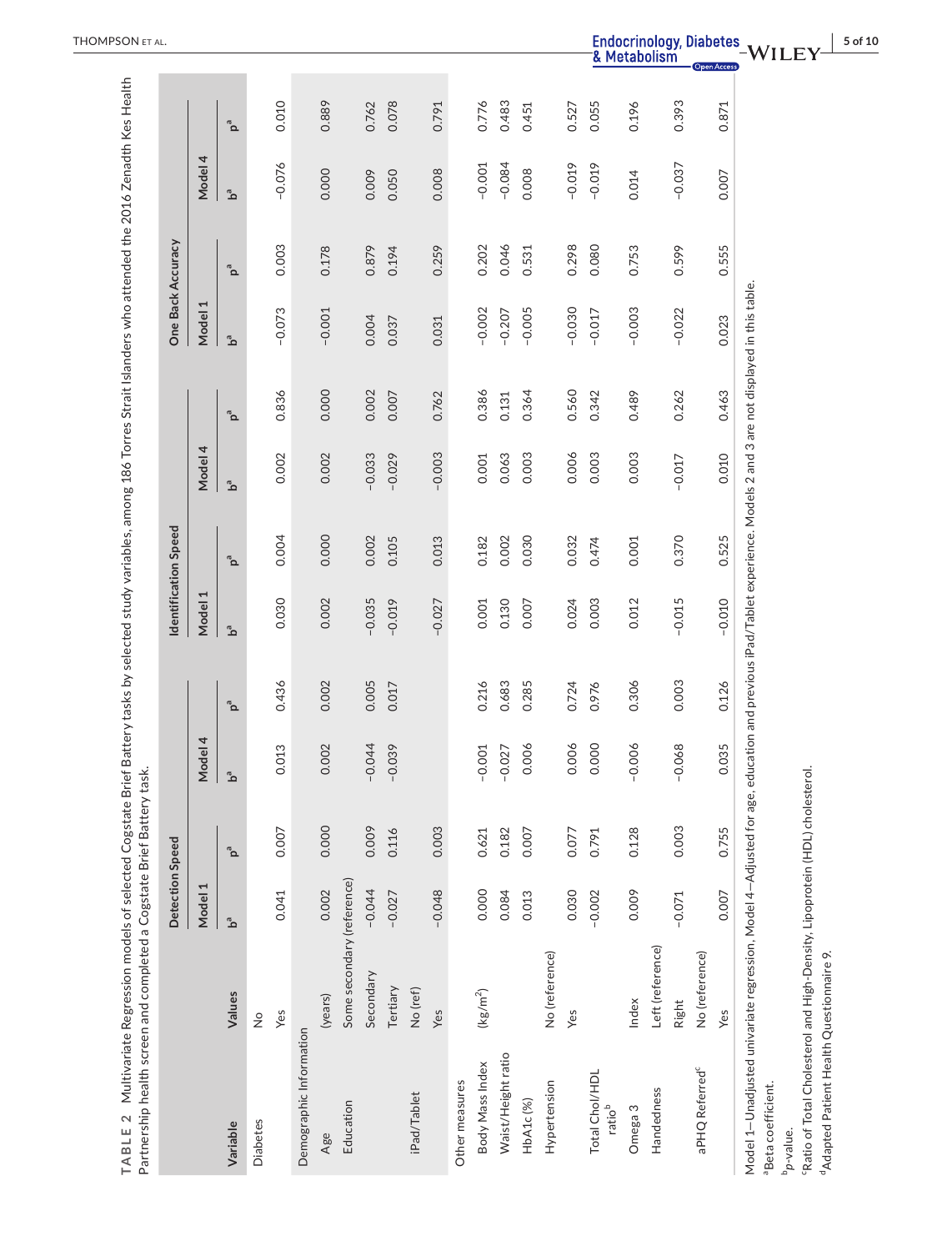**6 of 10 | WILEY-& Metabolism** Endocrinology, Diabetes **MEXICAL EXAMPSON ET AL.** 

diabetes status, is provided in Figure 1 and Figure S1. Interaction terms were used to analyse the effect of diabetes on One Back outcomes, within each of these age groups, unadjusted and adjusted for education and previous iPad/Tablet use. *p* Values < 0.05 were considered statistically significant.

# **3**  | **RESULTS**

## **3.1**  | **Participants**

There were 186 participants (54% female, mean age  $=$  38.9 years,  $SD = 15.9$ , range = 15-74). Approximately one third ( $n = 56$ , 30.1%) had diabetes (Table S1), either as an existing condition (*n* = 49) or newly diagnosed (*n* = 7) at assessment. Compared to people without diabetes, those with diabetes were approximately 17 years older (*p* < .001), more likely to have tertiary education (40.0% and 28.7%, respectively, *p* = .015), had higher BMI (*M* = 34.6 and 30.6, respectively,  $p < .001$ ), greater waist/height ratio ( $M = 0.70$  and 0.61, respectively, *p* < .001), higher urinary ACR (Table S2), and less likely to have previous iPad/Tablet experience (60.7%) than those without  $(79.8\%, p = .006)$ . The number of CBB tasks completed was equivalent between the groups.

# **3.2**  | **Univariate analyses**

When performance on CBB tasks was examined in univariate analyses, participants with diabetes were significantly slower on all reaction time measures and had significantly lower accuracy on the One Back task (Table 1). Reaction times on the three measures increased as a function of age and decreased with years of education. Previous experience with an iPad/Tablet was associated with faster response times. Accuracy on One Card Learning task was not related to any study variables and these results are not tabled.

## **3.3**  | **Multivariate analyses**

After adjusting for age, education and previous iPad/Tablet experience (Model 4), none of the three reaction time measures were significantly associated with diabetes status (Table 2) and neither was the derived 'cognitive speed' domain (data not tabled). Participants with diabetes had significantly lower accuracy on the One Back task after adjusting for age, education and previous iPad/Tablet experience (Model 4). Post hoc effect size estimates showed diabetes accounted for approximately 4% of the variance in One Back accuracy in this model. As shown in Table S3, the median number of errors on



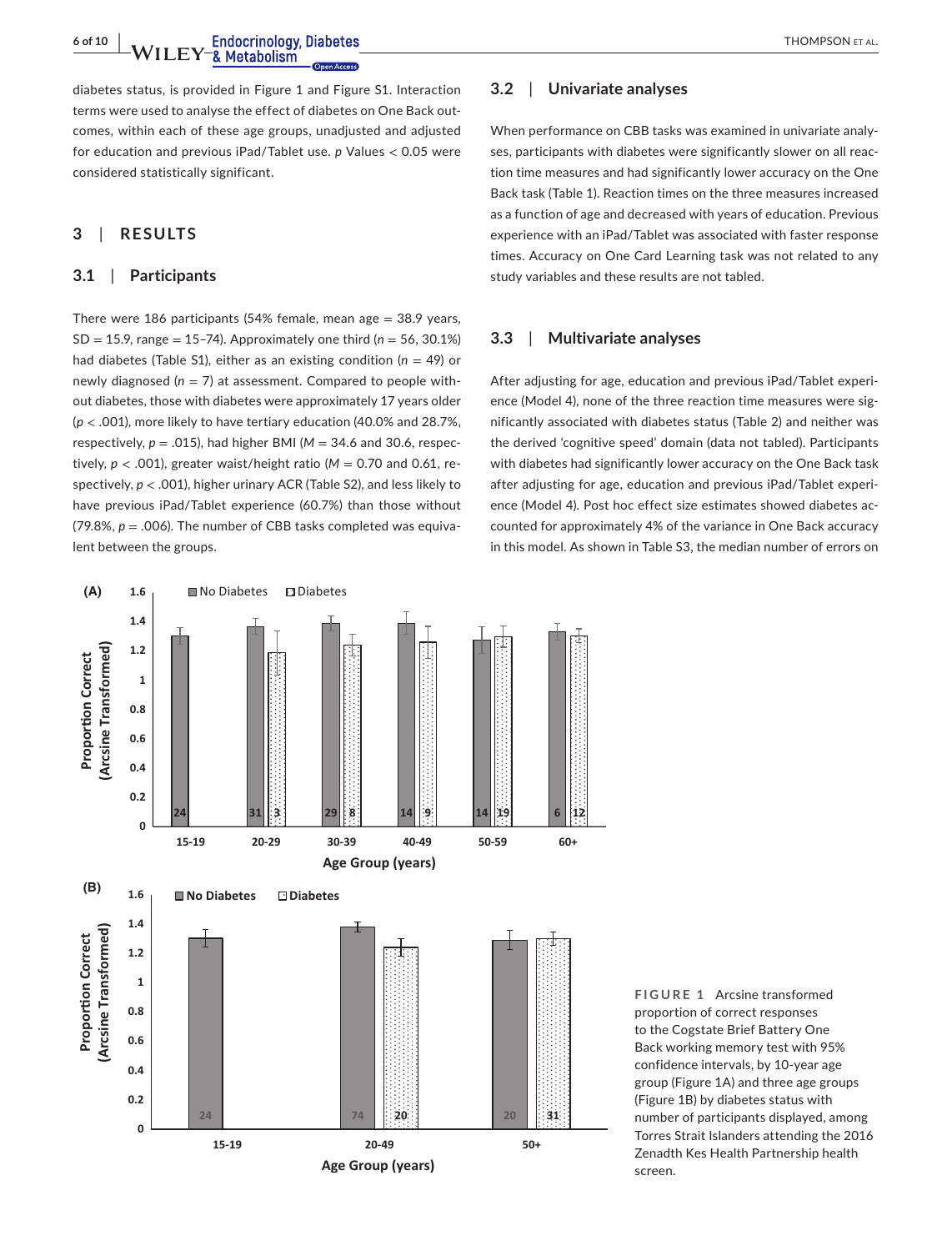the One Back task was higher in the diabetes group compared to the no diabetes group (3 and 2, respectively,  $p = .008$ ) and the median z-score for accuracy on the One Back task was lower among participants with diabetes (−0.39 and 0.09, respectively, *p* = .002). The proportion of participants with a z-score ≤ 0.05 standard deviations below the age normative mean was also higher among people with diabetes (47.1% and 30.2%, respectively, *p* = .039; Table S3). There were no significant differences in z-score measures on the other tasks. Other cardiovascular risk factors, HbA1c, health behaviours, depression and gender were not related to Cogstate outcomes during univariate and/or multivariate modelling (Table 2).

Figure 1 shows the Arcsine transformed proportion of correct responses by diabetes status and age group on the One Back working memory task. Younger participants with diabetes tended to perform worse than participants without diabetes in all age groups up to 50 years. From 50 years of age onward, the accuracy was comparable irrespective of diabetes status. The same trend was evident when average One Back Accuracy z-scores were graphed by age groups (Figure S1). Multiple regression analyses of One Back accuracy with interaction terms for diabetes and the different age groupings were used to further examine the trends in Figure 1. After adjustment for education and iPad/Tablet experience, there were significant associations in the 20–29, 30–39 and 40–49 age groups, albeit with wide confidence intervals and small cell sizes, compared to the reference group 50 years and over (data not tabled). A post hoc power calculation using G\*Power software indicated these analyses were underpowered (ie 1-*β* = 68.7%). Using three age groups instead, there was a significant association in the 20–49 year age group (*β* = −.16, 95% CI: −0.27, −0.05, *p* = .005) and a post hoc power calculation was adequate (ie >80%). This suggests the effect of diabetes on One Back accuracy in this younger age group was significantly different compared to the reference group 50 years and over (data not tabled). Other interaction analyses were not significant.

Table 3 shows younger participants with diabetes (ie 20–49 years, *n* = 21) had higher levels of morbidity compared to older participants with diabetes (ie 50+ years, *n* = 31). Specifically, younger participants with diabetes were more likely to be current smokers (65% and 9.7%, respectively, *p* < .001) and to have consumed a sugary drink in the preceding week (80.0% and 38.7%, respectively,  $p = .004$ ). They were also more likely to be newly diagnosed with diabetes (25.0% and 6.4%, respectively), have a HbA1c greater than 6.5% (76.5% and 32.0%, respectively,  $p = .005$ ) and have a higher Total/HDL ratio (4.82 and 3.85, respectively *p* = .011).

# **4**  | **DISCUSSION**

This study examined relationships between diabetes and cognition, measured by the speed and accuracy of performance on a standardized test battery, in Indigenous Australians living in the Torres Strait. After accounting for age, education and previous iPad/Tablet experience, participants with diabetes had significantly lower accuracy on a task of working memory compared to those without, although

the absolute difference between the groups and effect size was both very small. Younger participants (ie 20–49 years of age) with diabetes had lower accuracy scores on this task and evidence of greater morbidity compared to participants 50 years and older with diabetes. As hypothesized, age, education and iPad/Tablet experience were associated with reaction time measures for all participants. There were no differences in speed measures between the participants with and without diabetes after adjusting for these variables.

The One Back task used in the current study is a measure of working memory, which is a cognitive ability underpinned by executive functioning.<sup>24</sup> Our results therefore correspond with research showing lower working memory<sup>7</sup> and executive function<sup>6,25</sup> among people with T2DM. As the reduction we observed was primarily among participants in their young to mid-adult life (ie 20–49 years), our results are most consistent with findings from a recent metaanalysis of 12 studies that showed working memory and executive functioning decrements are observable in midlife among people with T2DM.<sup>9</sup> Our study supports a growing consensus that cognition may be affected in early to mid-adulthood during T2DM and adds to existing knowledge by showing this may represent a potential complication of diabetes for Indigenous residents of the Torres Strait.

The magnitude of reduction observed in One Back accuracy was much lower than reported elsewhere. For example, while Pelimanni and Jehkonen $9$  reported medium effect sizes, in our study, the effect was small. Diabetes status accounted for approximately 4% of the variance in One Back performance and participants with diabetes made, on average, one additional error on this task compared to participants without diabetes. This very modest reduction in performance would be considered, at most, a "diabetes associated cognitive decrement".<sup>4</sup> These are subtle decrements that may give rise to selfreported complaints, but are unlikely to affect social or occupational functioning or diabetes self-management.<sup>26</sup> These decrements have been noted to progress slowly over many years,  $27,28$  particularly in the context of chronically elevated blood glucose.<sup>6,29</sup> While this mav eventually lead to deficits that are clinically or practically important for everyday functioning,<sup>30</sup> it remains unclear whether dementia represents an 'end point' on the same continuum.<sup>4</sup> Among older Indigenous residents of the Torres Strait, vascular risk factors such as diabetes have been identified as potential drivers of the elevated dementia rates.<sup>14</sup> The results of the current study may provide some evidence of the detrimental effect of a vascular risk early in this process. However, this proposition remains far from conclusive given the small effect size in our study and the broader uncertainty about the continuum between diabetes-associated cognitive decrements and later dementia.

The difference in One Back accuracy between participants with and without diabetes was most evident in younger age groups and became less pronounced with older age. There may be several study design reasons for this finding. First, Indigenous Australians have an earlier age of mortality, which has resulted in a healthy survivor effect in other research. $31,32$  In our study, older participants with diabetes were relatively healthy compared to their younger diabetes counterparts in terms of cardio-metabolic indicators. Our results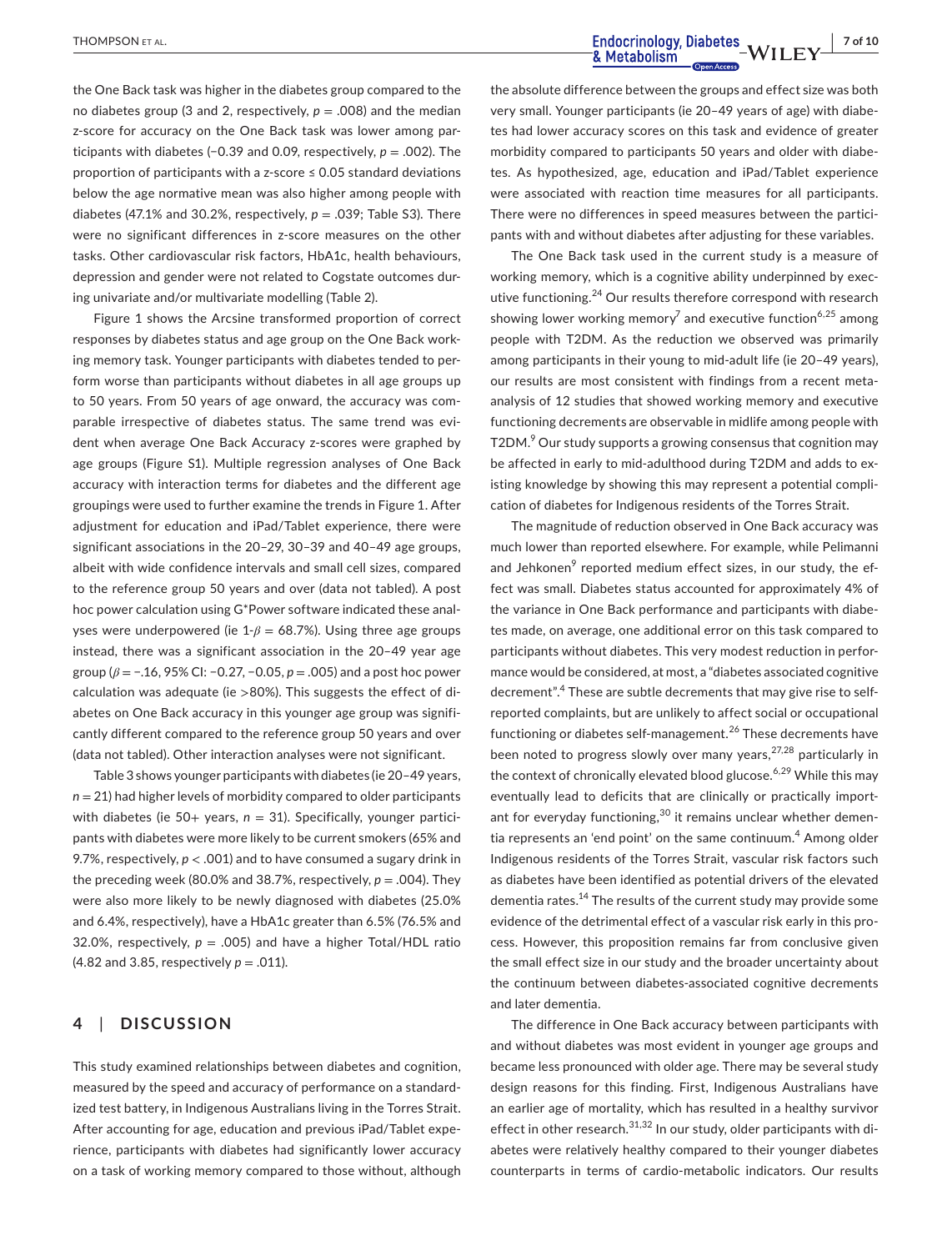**TABLE 3** Comparison of Zenadth Kes Health Partnership participants with diabetes who completed the One Back Cogstate Brief Battery task, by age group, 2016 (*n* = 51).

|                        |                                      |                | Diabetes (20-49 years old)      |                | Diabetes (50+years) |                                 |                |                  |
|------------------------|--------------------------------------|----------------|---------------------------------|----------------|---------------------|---------------------------------|----------------|------------------|
| Variable               | <b>Values</b>                        | No.            | $(% \mathcal{L}_{0})$ (%), mean | (95% CI)       | No.                 | $(% \mathcal{L}_{0})$ (%), mean | (95% CI)       | $\boldsymbol{p}$ |
| Demographics           | Total                                | 20             |                                 |                | 31                  |                                 |                |                  |
| Gender                 | Female                               | 13             | (65.0)                          | (43.6, 86.4)   | 20                  | (64.5)                          | (47.3, 81.8)   | .972             |
| Education              | At least some primary                |                |                                 | (0.0, 0.0)     | $\overline{4}$      | (12.9)                          | (0.8, 25.0)    | .374             |
|                        | Some secondary                       | 4              | (21.1)                          | (2.3, 39.8)    | 5                   | (16.1)                          | (2.9, 29.4)    |                  |
|                        | Completed secondary                  | 7              | (36.8)                          | (14.6, 59.1)   | 8                   | (25.8)                          | (10.0, 41.6)   |                  |
|                        | Tertiary                             | 8              | (42.1)                          | (19.3, 64.9)   | 14                  | (45.2)                          | (27.2, 63.1)   |                  |
| <b>Risk Behaviours</b> | Consumes alcohol                     | 15             | (75.0)                          | (55.6, 94.4)   | 16                  | (51.6)                          | (33.6, 69.6)   | .095             |
| Smoker                 | Never                                | 2              | (10.0)                          | $(-3.5, 23.5)$ | 10                  | (32.3)                          | (15.4, 49.1)   | .000             |
|                        | Former                               | 5              | (25.0)                          | (5.6, 44.4)    | 18                  | (58.1)                          | (40.3, 75.9)   |                  |
|                        | Current                              | 13             | (65.0)                          | (43.6, 86.4)   | 3                   | (9.7)                           | $(-1.0, 20.3)$ |                  |
|                        | Takeaway (prev. week)                | 7              | (35.0)                          | (13.6, 56.4)   | 9                   | (29.0)                          | (12.7, 45.4)   | .654             |
|                        | Sugary drink yesterday               | 16             | (80.0)                          | (62.0, 98.0)   | 12                  | (38.7)                          | (21.1, 56.3)   | .004             |
| Anthropometry          | Body Mass Index (h/kg <sup>2</sup> ) | 20             | 34.78                           | (31.9, 37.6)   | 31                  | 35.45                           | (33.5, 37.4)   | .682             |
|                        | Waist/Height ratio                   | 20             | 0.69                            | (0.6, 0.7)     | 30                  | 0.71                            | (0.7, 0.7)     | .221             |
| Cardio-metabolic       | HbA1c (%) ≥6.5                       | 13             | (76.5)                          | (55.7, 97.2)   | 8                   | (32.0)                          | (13.2, 50.8)   | .005             |
|                        | Hypertension                         | 5              | (26.3)                          | (6.0, 46.6)    | 10                  | (32.3)                          | (15.4, 49.1)   | .656             |
|                        | <b>Total Cholesterol</b>             | 18             | 4.93                            | (4.4, 5.5)     | 27                  | 4.38                            | (4.0, 4.8)     | .087             |
|                        | HDL Cholesterol <sup>d</sup>         | 18             | 1.09                            | (0.9, 1.2)     | 27                  | 1.21                            | (1.0, 1.4)     | .144             |
|                        | LDL Cholesterol <sup>a</sup>         | 17             | 2.64                            | (2.2, 3.1)     | 27                  | 2.33                            | (2.0, 2.7)     | .255             |
|                        | Total/HDL Ratio <sup>b</sup>         | 18             | 4.82                            | (4.0, 5.6)     | 27                  | 3.85                            | (3.4, 4.3)     | .011             |
|                        | Omega 3 Index                        | 20             | 5.94                            | (5.4, 6.4)     | 31                  | 7.06                            | (6.6, 7.6)     | .001             |
| Other factors          | aPHQ (referred) <sup>c</sup>         | $\overline{2}$ | (10.0)                          | $(-3.5, 23.5)$ | $\mathbf{1}$        | (3.2)                           | $(-3.1, 9.6)$  | .315             |
|                        | Used iPad/Tablet                     | 14             | (70.0)                          | (49.4, 90.6)   | 18                  | (58.1)                          | (40.3, 75.9)   | .389             |
|                        | <b>ONB Accuracy - Trans.</b>         | 20             | (1.2)                           | (1.2, 1.3)     | 31                  | (1.3)                           | (1.3, 1.4)     | .105             |
| Other                  |                                      | No.            | Median                          | (IQR)          | No.                 | Median                          | (IQR)          | p                |
|                        | ONB Accuracy - Untrans.              | 20             | 0.91                            | (0.81, 0.94)   | 31                  | 0.94                            | (0.86, 0.97)   | .116             |
|                        | ONB Errors (No.)                     | 20             | 3.00                            | (2.00, 7.50)   | 31                  | 2.00                            | (1.00, 5.00)   | .148             |

<sup>a</sup>High-Density Lipoprotein (HDL).

**bLow-Density Lipoprotein (LDL) cholesterol.** 

<sup>c</sup>Ratio of Total Cholesterol and HDL cholesterol.

d Adapted Patient Health Questionnaire 9.

suggest a healthy survivor effect could extend to cognition, at least in terms of working memory. Our results may have also been influenced by selection bias, where older residents with diabetes and cognitive difficulties may have been less likely to self-select into a community health screen initially. We also excluded data from 14 participants who were unable to complete any of the CBB tasks, most of whom were older and had diabetes. Had these participants been retained and appropriately supported to undertake the CBB tasks, as noted elsewhere, $^{17}$  then poorer performance on the One Back task among people with diabetes may have also been observed in the older age groups.

In addition to study design factors, the lower performance of younger participants with diabetes on the One Back task may reflect their increased morbidity relative to their older counterparts.

Poorer glycaemic control in the younger group, as evidenced by higher HbA1c, was particularly evident. A systematic review of 86 articles indicated that high HbA1c had a weak negative association with cognitive function in older people (ie 51–85 years of age) with T2DM without dementia.<sup>33</sup> Our study adds to the body of knowledge by suggesting this effect may also be present among younger people who have both diabetes and notable indicators of morbidity. Our limited sample size of 51 people with diabetes, unfortunately, prevented us from exploring this with further modelling.

In contrast to many studies, $9$  we found no difference in processing speed, as measured by the Detection and Identification tasks, by diabetes status. The requirements of the CBB tasks may be a reason for these contrary results. While these tasks have criterion validity with traditional measures of processing speed,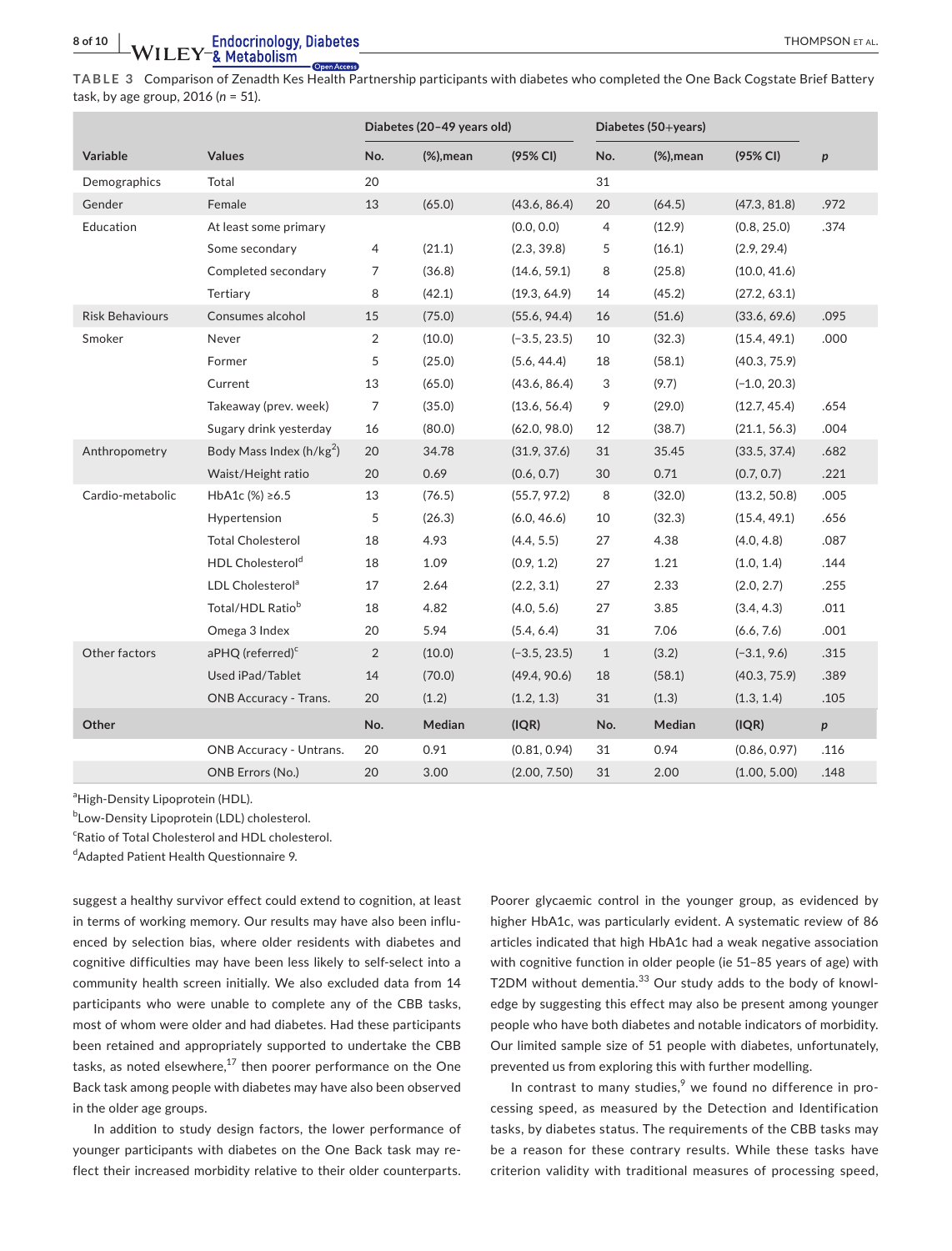such as the Symbol Digit Modality Test (SDMT) and Grooved Pegboard,<sup>34</sup> there are notable differences. For example, the CBB speed measures lack an 'executive function' component, which is present in the SDMT, in the form of working memory and associative learning memory.<sup>35</sup> The CBB measures also have a relatively minor 'motor' component, which is a notable domain measured by the Grooved Pegboard test.<sup>25</sup> Further research would be required to examine this possibility. In the absence of this evidence, the current results suggest the CBB tasks are unlikely to be appropriate to detect the early processing speed decrements often seen in diabetes.

In terms of strengths, the examiner was blinded to the diabetes status of participants, which reduced the chance of assessment bias. We obtained diabetes status from both self-report and HbA1c measures. The results of this study suggest that targeted education for younger people with diabetes and improved diabetes monitoring and management may be valuable in terms of protecting later cognitive health, particularly in contexts where there are higher rates of dementia linked to chronic disease. To our knowledge, this is the first study to indicate a detrimental effect of diabetes using a brief computer-based cognitive screen. Further research in other communities would be required to verify these early findings.

There were several study limitations. As noted, the high likelihood of selection bias would mean the sample might not be representative of diabetes and cognition in older age groups. Results from other studies suggest diabetes control, evidenced by HbA1c levels, is associated with cognition in older age groups.<sup>33</sup> Due to small numbers in the older age group, we could not examine the effect of diabetes control in these older ages. Our study also had limited information about medication prescribing and no information about adherence. Year of diagnosis with diabetes was only available in a handful of cases. Duration of diabetes is important, as time with the disease increases risk of cognitive impairment.<sup>6</sup> The small sample size reduced our confidence in regression modelling with interaction terms for multiple age groups. While aggregating participants into three age groups improved this modelling, it prevented examining differences between the younger age groups. This study also did not differentiate by diabetes into Type 1 and 2 Diabetes and GDM. However, given that T2DM is particularly prevalent in this population,  $16$  it is likely this accounted for most of the diabetes cases.

# **5**  | **CONCLUSIONS**

In a global context where diabetes remains an important risk factor for cognitive decline, our findings suggest that early and subtle decrements in working memory may be a potential complication of diabetes among Indigenous Australians living in the Torres Strait. In this population, which has elevated dementia rates linked to chronic disease, our results highlight the need for more preventative health

resourcing. Our results suggest that early identification of younger people with diabetes, targeted education and supported glycaemic control could be important for protecting cognitive health.

#### **ACKNOWLEDGEMENTS**

The authors wish to thank the residents of the Torres Strait who participated in this study. This study was made possible by the contribution of many people, including the Torres and Cape Hospital and Health Service Primary Health Care Team (north), the Torres and Cape Hospital and Health Service Mental Health Team (north), Mer Island Primary Health Care Centre Team, JCU medical and dental students, and the many people who gave their time to participate in the health check. FT is supported with a Postgraduate Scholarship from the Australian National Health and Medical Research Council (NHMRC) (GNT1191144).

#### **CONFLICT OF INTEREST**

P.M. is a full-time employee of CogState Ltd. CogState Ltd. provided the CogState tasks reported in this study. The remaining authors declare no conflicts of interest.

#### **AUTHOR CONTRIBUTIONS**

**Fintan Thompson:** Data curation (Lead); Formal analysis (Lead); Investigation (Supporting); Methodology (Equal); Writing-original draft (lead); Writing-review & editing (lead). **Linton R. Harriss:** Investigation (equal); Methodology (equal); Project administration (equal); Writing-original draft (supporting); Writing-review & editing (supporting). **Sarah Russell:** Formal analysis (supporting); Writingoriginal draft (supporting); Writing-review & editing (supporting). **Sean Taylor:** Conceptualization (equal); Investigation (equal); Methodology (equal); Project administration (equal); Writingoriginal draft (supporting). **Lucette A. Cysique:** Formal analysis (supporting); Methodology (supporting); Resources (supporting); Software (supporting); Writing-original draft (supporting). **Edward Strivens:** Writing-original draft (supporting); Writing-review & editing (supporting). **Paul Maruff:** Methodology (supporting); Resources (supporting); Software (supporting); Writing-original draft (supporting); Writing-review & editing (supporting). **Robyn McDermott:** Conceptualization (lead); Funding acquisition (lead); Investigation (lead); Methodology (lead); Project administration (lead); Resources (supporting); Writing-original draft (supporting); Writing-review & editing (supporting).

#### **DATA AVAILABILITY STATEMENT**

The data that support the findings of this study are not publicly available due to privacy or ethical restrictions. The data are available on request from the corresponding author. Additional institutional approvals, such as ethics approval, would be required to enable sharing of these data.

#### **ORCID**

*Fintan Thompso[n](https://orcid.org/0000-0002-0798-2671)* <https://orcid.org/0000-0002-0798-2671>